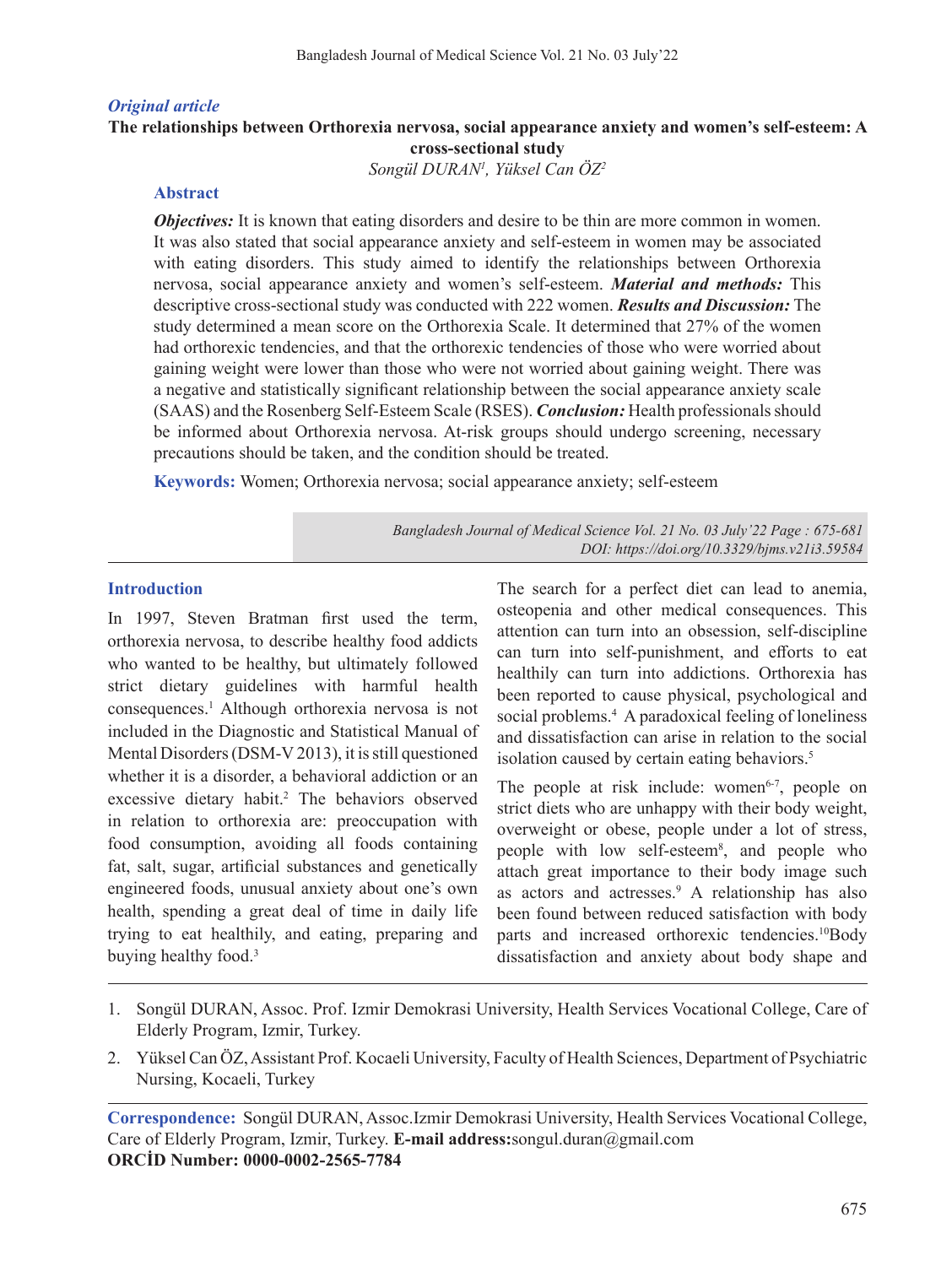size can be related to high levels of stress and disorder, which may contribute to eating concerns and irregular eating habits.<sup>11</sup> Social appearance anxiety (i.e., fear of others negatively evaluating one's appearance) has been found to be a risk factor for eating disorders. 12-13 Social appearance anxiety is defined as feeling nervous and anxious due to one's physical appearance being evaluated by others.14 Previous studies have found that orthorexia nervosa involves cognitive concerns about body shape and weight.15Turel and her friends found that the risk of eating disorders was higher for women than it was for men.<sup>16</sup> The risk factors for the development of body dissatisfaction and eating disorders have been identified as internalizing the ideal of being thin, low self-esteem, self-criticism and perfectionism.<sup>17</sup> Mantilla et al. determined that the relationship between aspects of self-image and the eating disorders of individuals with eating disorders was much stronger than those of a normal sample, and they found that body appearance was important for the self-esteem of individuals with eating disorders.<sup>18</sup>

Studies have found that poor eating attitudes and behaviors are associated with poorer psychological health, including low self-esteem, high levels of depression and body dissatisfaction.<sup>19-21</sup>Cervera et al. found that high self-esteem prevents eating disorders, and they observed, in a sample of women who were 12 to 21 years old, that self-esteem was related to the development of eating disorders. 22 Based on all these data, this descriptive cross-sectional study aimed to determine the relationships between being female, social appearance anxiety and low self-esteem, which are risk factors for eating disorders and orthorexia nervosa.

# **Material and Methods**

# *Study design and participants*

This study was conducted from March to May 2019. The study included 222 women who were over 18 years old, were not diagnosed with an eating disorder and agreed to participate in the study. G Power 3.1.5 software was used to determine a sample size of 222 women. Previous studies in Turkey found the standard deviation of the Orto-11 Scale to be 3.8.<sup>23</sup>. The sample size was calculated with G Power. The study was conducted with women who were living in a district in the province of a city.

## *Instruments*

A sociodemographic questionnaire prepared by the researcher, the Orto-11 Scale, the Social Appearance Anxiety Scale and the Rosenberg Self-Esteem Scale were administered to the participants.

Demographic data collected included 20 questions about the socio-demographic characteristics of the participants and their attitudes towards nutrition/diet in the questionnaire. There is also a height-weight question to measure body massindex (BMI). BMI is a value obtained by dividing body weight in kilograms by the square of height in meters (BMI=kg/m<sup>2</sup>). People whose BMI is 18.5–24.9 kg/m<sup>2</sup> are considered to have normal body weight. People whose BMI is 25.0-29.9 kg/m<sup>2</sup> are considered overweight. People whose BMI is  $30.0 - 34.9 \text{ kg/m}^2$  are considered obese class I, people whose BMI is  $35.0 - 39.9$  kg/m<sup>2</sup> are considered obese class II, and people whose BMI is  $\geq$ 40.0 kg/m<sup>2</sup> are considered obese class III.<sup>24</sup>

TheOrto-11 Scale is used to calculate the risk of orthorexia nervosa. The Orto-11 was adapted into Turkish by Arusoglu in 2006 in Turkey. It was originally created as the Orto-15 Scale by Donini et al. in 2005 with ten questions based on the yes/no diagnostic questions created for Bratman'sOrthorexia Test. The questions were readjusted after a pilot study by Donini et al., and items 1, 3, 7, 8, 9 and 10 on Bratman'sOrthorexia Test were included after being changed in terms of expression. The items were rewritten for a 4-point Likert-type scale with the responses: always, sometimes, rarely and never. The items are scored from one to four. 25-26

An 11-question scale was created by removing these four questions from the scale because their statistical power was not sufficient: 1. Do you pay attention to the calories in the food when you eat?, 2. Do you become indecisive if you have to choose a food in a place with a variety of foods?, In your opinion, does your mood affect your eating pattern? and 15. Have you especially preferred eating alone recently?  $27$  The cut-off point used by the study for evaluating the ORTO-11 Scale was determined by the method from Arusoglu's study as 24 in the 25% slice. Values below 24 were deemed to indicate a tendency toward an orthorexia nervosa.

Social Appearance Anxiety were assessed using The Social Appearance Anxiety Scale (SAAS).This scale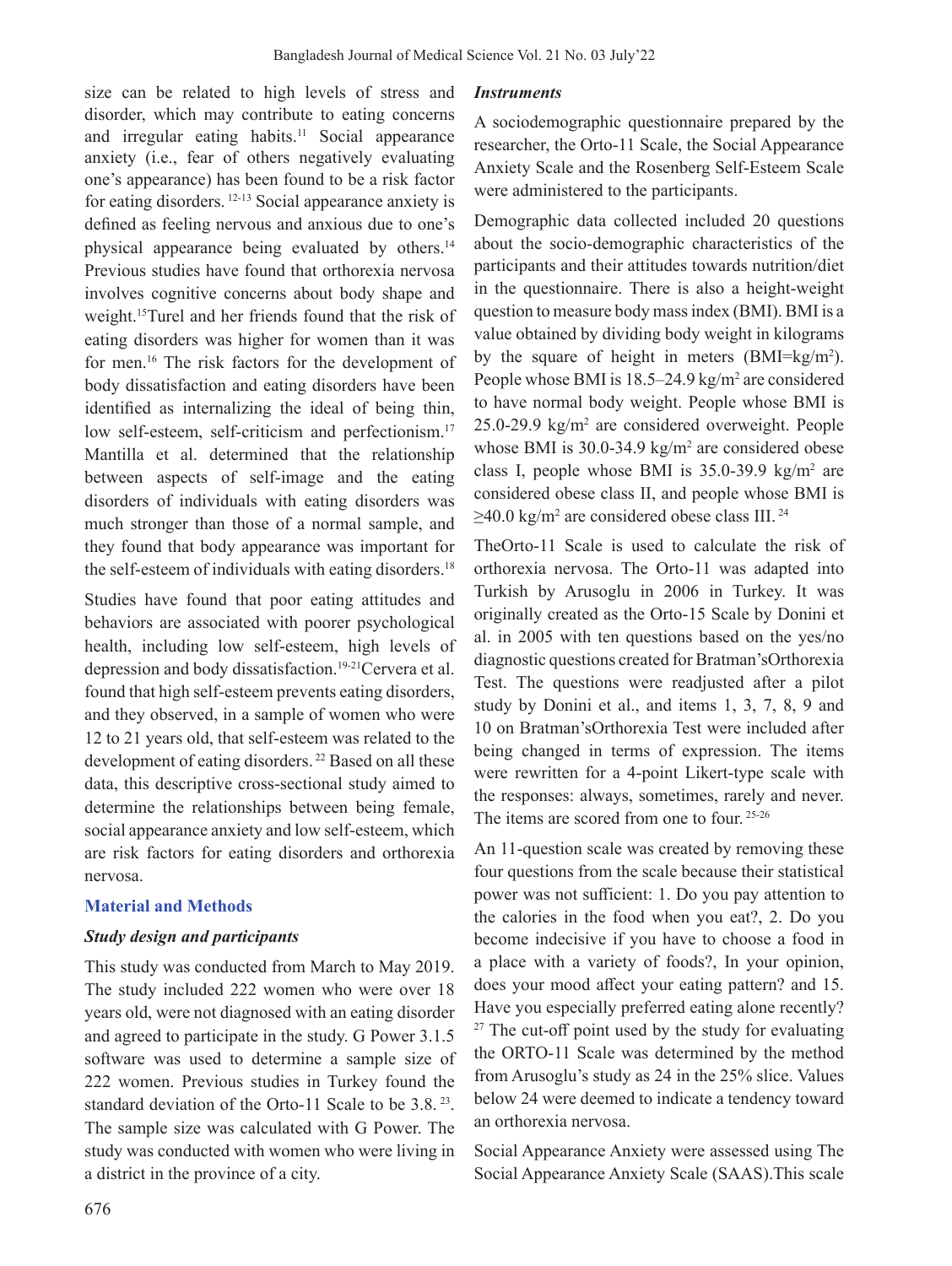was developed by Hart et al. (2008) to measure anxiety about being negatively evaluated by others because of one's overall appearance. It was adapted into Turkish by Dogan (2010) and consists of 16 items. The SAAS is a five-point Likert-type scale with responses that range from 1 (not at all) to 5 (extremely). Its first item is coded reversely. The lowest possible score is 16, and the highest is 80. Higher scores indicate more social appearance anxiety. The internal consistency coefficient of the SAAS was found to be .93, and the reliability coefficient calculated by split testing was found to be .88. The test-retest reliability coefficient was calculated to evaluate the invariance of the scale over time, and the reliability coefficient was found to be .85 at a two-week interval. An item analysis was also carried out to determine its item discrimination and the items' degree of predicting total scores. Item analysis determined that the scale items' corrected total item correlations varied between .32 and .82.<sup>14</sup>

The Rosenberg Self-Esteem Scale is used to determine the women's self-esteem levels.The Rosenberg Self-Esteem Scale (RSES) was developed by Rosenberg (1965). It has 63 questions in 12 subscales. The first 10 items of the scale adapted into Turkish by Cuhadaroglu (1986) measure self-esteem. This study utilized 10 items of the self-esteem subscale to determine the students' self-esteem levels. The responses are strongly agreeing, agree, disagree and strongly disagree. On the scale, strongly agree is scored as 3, disagree as 2 and strongly disagree as 1 for items 1, 2, 4, 6 and 7, and strongly agree is scored as 0, agree as 1, disagree as 2, strongly disagree as 3 for items 3, 5, 8, 9 and 10. The scale scores range from 0 to 30, and 30 is considered the maximum self-esteem level. The reliability study conducted by Rosenberg (1965) determined that the test-retest reliability coefficients varied between .82 and .88, and the coefficient of internal consistency (Cronbach's alpha) varied between .77 and .88 for the subscales of the RSES. The reliability study of its Turkish version by Cuhadaroglu (1986) found that the test-retest reliability coefficients varied between .48 and .79. The Cronbach's alpha internal consistency coefficient of the study was .88 for the self-esteem subscale. 28

#### *Statistycal analysis*

The statistical analysis was done using SPSS 23 software. The descriptive data were expressed

as numbers, percentage distributions, means and standard deviations. Correlation analysis was used to determine the relationship between the independent variables and the dependent variable. The reliability level of the results was considered significant at a confidence level of 95% when P was equal or less than 0.05.

**Ethical clearance:** Thıs study was approved by Trakya University, Faculty of Medicine Scientific Research Ethics Committee.

#### **Results and Discussion**

Table 1 shows the descriptive characteristics of the participants. Of them, 49.1% had normal BMI, 71.1% did not exercise regularly, and 86.5% attributed importance to their appearance. Of them, 61.7% were worried about gaining weight.

**Table 1.** The Participants' Descriptive Characteristics

| <b>Descriptive characteristics</b> | N   | $\frac{0}{0}$ |
|------------------------------------|-----|---------------|
| Gender                             |     |               |
| <b>Having children</b>             |     |               |
| Yes                                | 127 | 57.2          |
| No                                 | 95  | 42.8          |
| <b>Education level</b>             |     |               |
| Primary school or less             | 34  | 15.3          |
| Middle school                      | 29  | 13.1          |
| High school                        | 67  | 30.2          |
| Bachelor's degree or more          | 92  | 41.4          |
| <b>Marital status</b>              |     |               |
| Married                            | 135 | 60.8          |
| Single                             | 87  | 39.2          |
| Current place of residence         |     |               |
| Town/District                      | 168 | 75.7          |
| City center                        | 54  | 24.3          |
| <b>Income</b>                      |     |               |
| Less income than expenses          | 53  | 23.9          |
| Income equal to expenses           | 140 | 63.1          |
| More income than expenses          | 29  | 13.0          |
| <b>Employment status</b>           |     |               |
| Employed                           | 138 | 62.2          |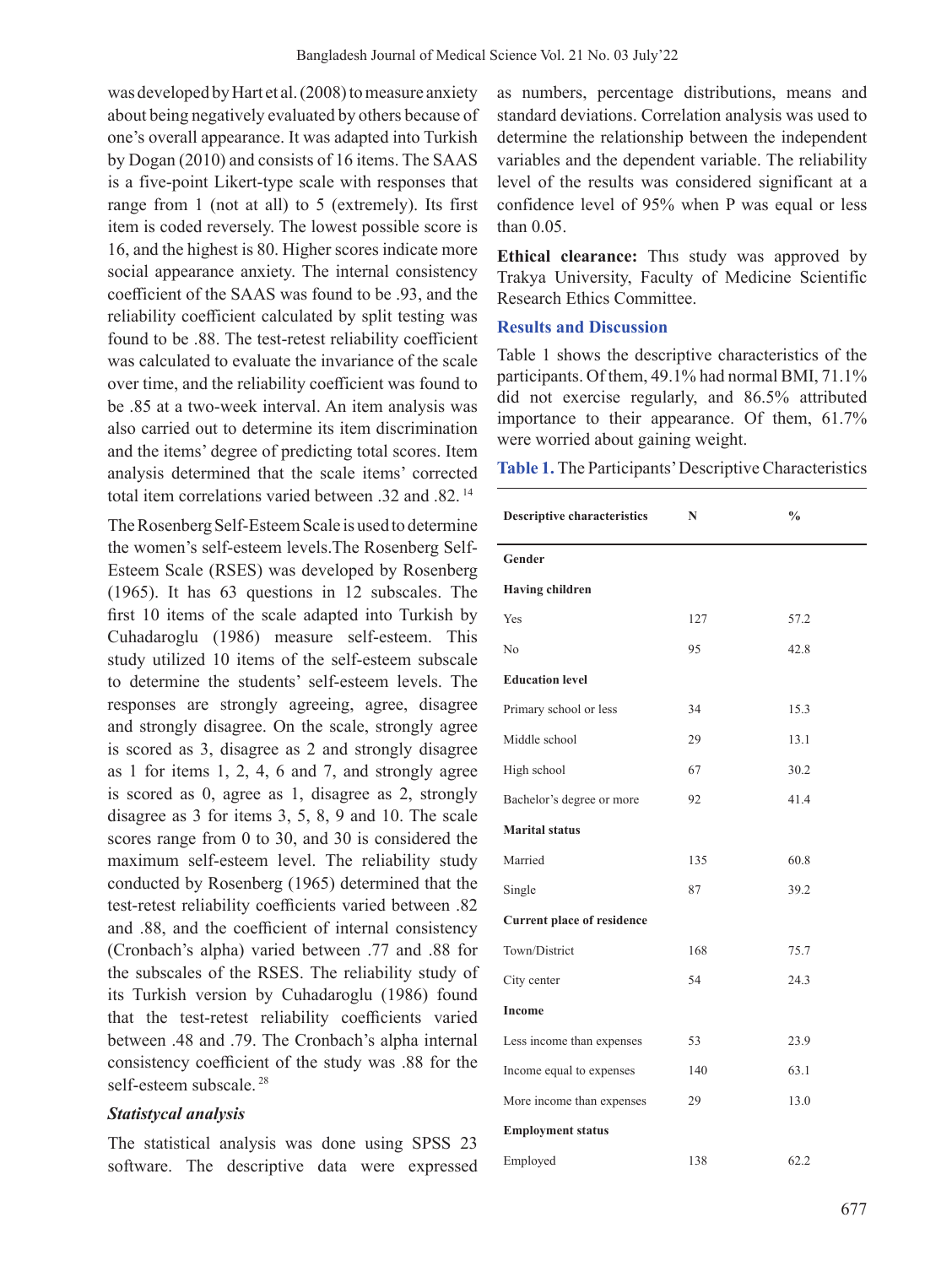| <b>Descriptive characteristics</b>                     | N   | $\frac{0}{0}$ |
|--------------------------------------------------------|-----|---------------|
| Unemployed                                             | 84  | 37.8          |
| Smoking                                                |     |               |
| Yes                                                    | 76  | 34.2          |
| No                                                     | 146 | 65.8          |
| Caring about appearance                                |     |               |
| Yes                                                    | 192 | 86.5          |
| No                                                     | 30  | 13.5          |
| <b>Regular physical exercise</b>                       |     |               |
| Yes                                                    | 62  | 27.9          |
| No                                                     | 160 | 71.1          |
| Worried about gaining weight                           |     |               |
| Yes                                                    | 137 | 61.7          |
| No                                                     | 85  | 38.3          |
| BMI                                                    |     |               |
| BMI lower than $18.5 \text{ kg/m}^2$ (thin)            | 10  | 4.5           |
| BMI of 18.5-24.9 kg/m <sup>2</sup> (normal)            | 109 | 49.1          |
| BMI of $25.00-29.9$ kg/m <sup>2</sup> (obese)          | 65  | 29.3          |
| BMI of 30.00-34.9 kg/m <sup>2</sup> (obese<br>class 1) | 28  | 12.6          |
| BMI of 35-39.9 kg/m <sup>2</sup> (obese<br>class 1)    | 10  | 4.5           |
|                                                        |     | Mean (SD)     |
| Age                                                    |     | 34.31(11.13)  |

Table 2 compares the mean scores of the participants and their socio-demographic characteristics. The participants who had children and were married had statistically and significantly higher social appearance anxiety and lower self-esteem than the participants who had no children and were single  $(p<0.05)$ . The self-esteem of smokers and the participants who attributed importance to their appearance was determined to be statistically and significantly higher ( $p$ < 0.05). The participants who were worried about gaining weight had higher ORTO-11 scores (p< 0.05), indicating lower orthorexic tendencies. No statistically significant differences were found in the ORTO-11 Scale scores by age, education level, marital status, income level, place of residence, employment status and smoking.

**Table 2.** A Comparison of the Orto-11 Scale, Social Appearance Anxiety Scale and Rosenberg Self-Esteem Scores and the Participants' Descriptive **Characteristics** 

|                                                     | Orto-11 Scale             | Social<br>Appearance<br><b>Anxiety Scale</b> | Rosenberg<br><b>Self-Esteem</b><br><b>Scale</b> |
|-----------------------------------------------------|---------------------------|----------------------------------------------|-------------------------------------------------|
| <b>Descriptive</b><br><b>Characteristics</b><br>(N) | Mean rank                 | <b>Mean rank</b>                             | Mean rank                                       |
| <b>Having</b><br>children                           |                           |                                              |                                                 |
| Yes $(127)$                                         | 106.67                    | 104.02                                       | 120.58                                          |
| No (95)                                             | 117.95                    | 121.51                                       | 99.36                                           |
| Test/p                                              |                           | Z=0.193 p=.087 Z=-2.009 p=0.045              | $Z = -2.443$<br>$p=0.015$                       |
| <b>Marital Status</b>                               |                           |                                              |                                                 |
| Married (135)                                       | 113.53                    | 103.13                                       | 119.17                                          |
| Single $(87)$                                       | 108.36                    | 124.49                                       | 99.60                                           |
| Test/p                                              | $Z = -0.588$<br>$p=0.556$ | $Z = -2.421$ p=0.015                         | $Z = -2.222$<br>$p=0.026$                       |
| Smoking                                             |                           |                                              |                                                 |
| Yes $(76)$                                          | 115.54                    | 118.71                                       | 99.56                                           |
| No (146)                                            | 109.40                    | 107.75                                       | 117.72                                          |
| Test/p                                              | $Z = -0.679$<br>p=0.497   | $Z = -1.208$ p=0.227                         | $Z = -2.204$<br>$p=0.045$                       |
| <b>Caring about</b><br>appearance                   |                           |                                              |                                                 |
| Yes (192)                                           | 110.43                    | 109.08                                       | 115.93                                          |
| No(30)                                              | 118.32                    | 126.97                                       | 83.15                                           |
| Test/p                                              | $Z = -0.628$<br>$p=0.530$ | $Z = -1.419$ p=0.156                         | $Z = -2.607$<br>$p=0.009$                       |
| <b>Worried about</b><br>gaining weight              |                           |                                              |                                                 |
| Yes(137)                                            |                           | 122.55                                       | 105.14                                          |
| No (85)                                             |                           | 93.68                                        | 121.76                                          |
| Test/p                                              |                           | $Z = -3.258$ p=0.001                         | $Z = -1.880$<br>$p=0.060$                       |

Table 3 shows the participants' mean scores on the ORTO-11 Scale, the Social Appearance Anxiety Scale and the Rosenberg Self-Esteem Scale. The participants' mean ORTO-11 mean score was 26.58±3.48,theirmeanSAASscorewas 31.16±11.45, and their mean RSES mean score was 23.23±4.30.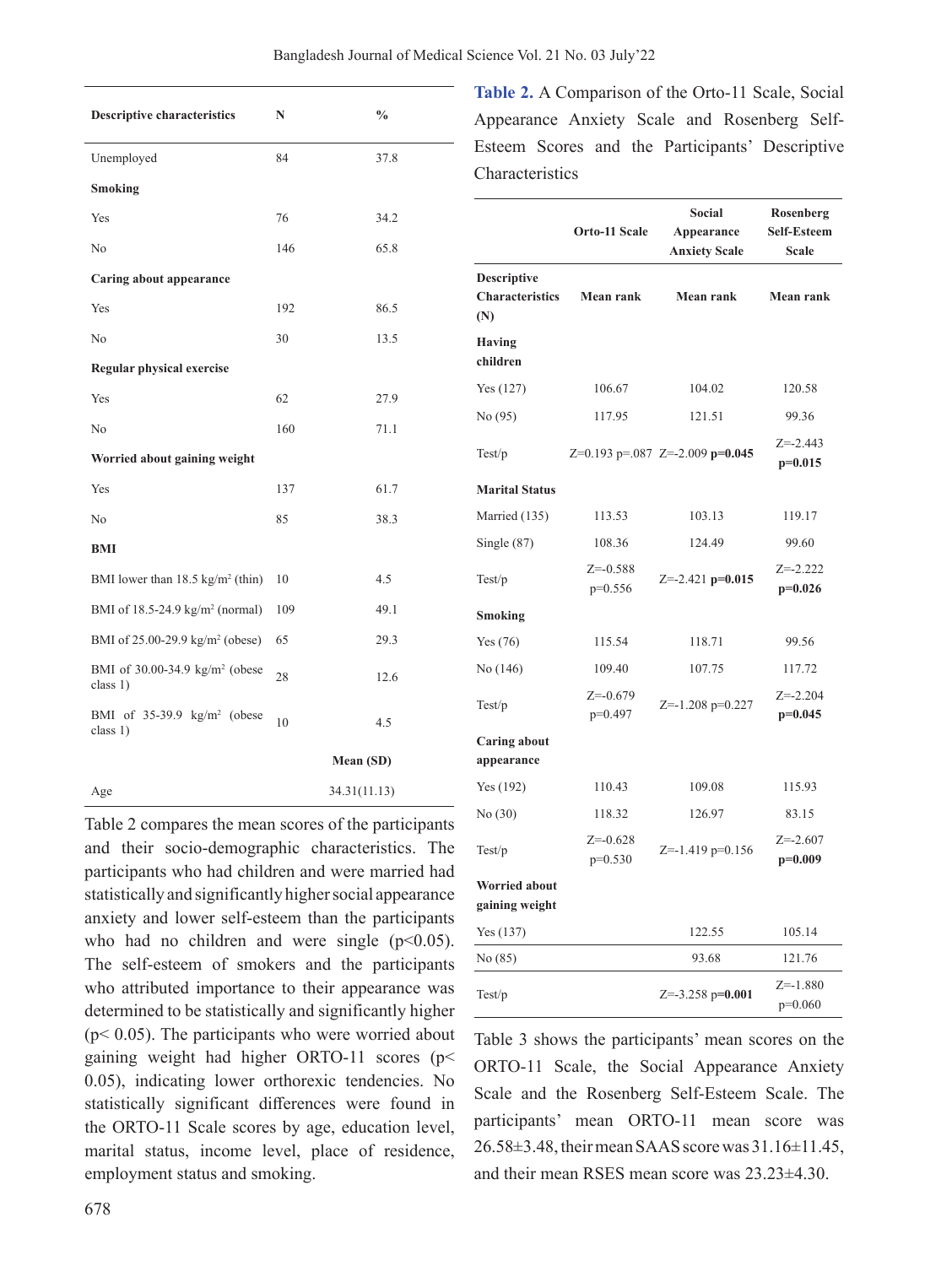| <b>Table 3.</b> The Participants' Mean Scores on the Orto- |  |
|------------------------------------------------------------|--|
| 11 Scale, the Social Appearance Anxiety Scale and          |  |
| the Rosenberg Self-Esteem Scale                            |  |

| Minimum-<br>maximum scores<br>on the scales               | Mean  | <b>Standard</b><br><b>Deviation</b> | <b>Minimum</b> | <b>Maximum</b> |
|-----------------------------------------------------------|-------|-------------------------------------|----------------|----------------|
| Orto-11 Scale<br>$(11-44)$                                | 26.58 | 3.48                                | 17             | 35             |
| Social<br>Appearance<br><b>Anxiety Scale</b><br>$(16-80)$ | 31.16 | 11.45                               | 16             | 74             |
| Rosenberg Self-<br><b>Esteem Scale</b><br>$(0-30)$        | 23.23 | 4.30                                | 11             | 30             |

**Table 4.** The Relationships Between the Participants' Scores on the ORTO11, Social AppearanceAnxiety and Rosenberg Self-Esteem Scales

| <b>Rosenberg Self-</b> |
|------------------------|
| <b>Esteem Scale</b>    |
| r                      |
| $-0.036$               |
| $-0.463$               |
| 1.000                  |
| $-0.006$               |
|                        |

 $*_{p<0.01}$ 

Table 4 shows the correlation between the ORTO-11 Scale, the SAAS scale and the RSES. There was a negative and statistically significant relationship between the SAAS and the RSES. In other words, as the scores on the social anxiety scale increased, the scores on the Rosenberg Self-Esteem Scale decreased. No statistically significant relationships were determined between the ORTO-11 Scale and the SAAS, the RSES and the BMI.

Women are especially sensitive to different forms of nutrition and statements about their body image throughout their lives.  $29$  It has been found that they are at risk for orthorexia nervosa. 24 Of this study's participants, 27% had orthorexic tendencies. Another study found that 28.8% of women scored lower than cut-off score and had orthorexic tendencies. <sup>30</sup>Plichta, Jezewska-Zychowicz and Gebski determined that 75.4% of female students had orthorexic tendencies.31Brytek-Matera et al. found that 68.55% of female students met the criteria for high levels of orthorexic (healthy eating) behaviors.<sup>32</sup>Ramacciotti et al. determined that 66.7% of women had orthorexia. <sup>33</sup> Although orthorexia nervosa is not included in the DSM5 diagnosis criteria, it is an important issue that should be emphasized. Considering the complications that can be caused by orthorexia nervosa, mental health teams should address this disorder and make the necessary interventions.

While some studies have not found clear and significant relationships between orthorexia nervosa and negative body image, other studies have found that there is a concern over body image in orthorexia nervosa.<sup>32</sup> While this study did not find a statistically significant relationship between orthorexia nervosa and the SAAS; the orthorexia score of the participants who were worried about gaining weight was higher than that of the participants who were not worried about it, which means that their orthorexic tendencies were lower. In this study, the participants who were worried about gaining weight may have paid more attention to amounts of food rather than eating healthily, and therefore had lower orthorexic tendencies.

Although some studies have found a negative relationship between orthorexia nervosa and BMI33- <sup>35</sup> others have found a positive correlation between orthorexia nervosa and BMI. 36-37On the other hand, there are some other studies that have found no significant relationship between them. 8,38 This study found a negative relationship between BMI and orthorexia; however, it was not statistically significant. The studies on the obsession with healthy eating determined that the health-related characteristics of the food consumed were taken into consideration, but the amount were not taken into consideration when evaluating this obsession's effect on people's weight gain. <sup>31</sup>

### **Conclusions**

The study determined a mean score of 26.58±3.48 on the ORTO-11 Scale. Yesil et al. similarly determined that women's score on the ORTO-11 Scale was 26.9±3.85.38Parra-Fernandez et al. found women's score on the ORTO-11 Scale to be  $27.25 \pm 5.74$ . 39Okumusoglu found women's mean ORTO-11 score to be  $15.82 \pm 5.29$ .<sup>40</sup> The ORTO-11 score in this study was like those in the literature and should not be underestimated. Therefore, health professionals should be informed about orthorexia nervosa, and necessary precautions should be taken.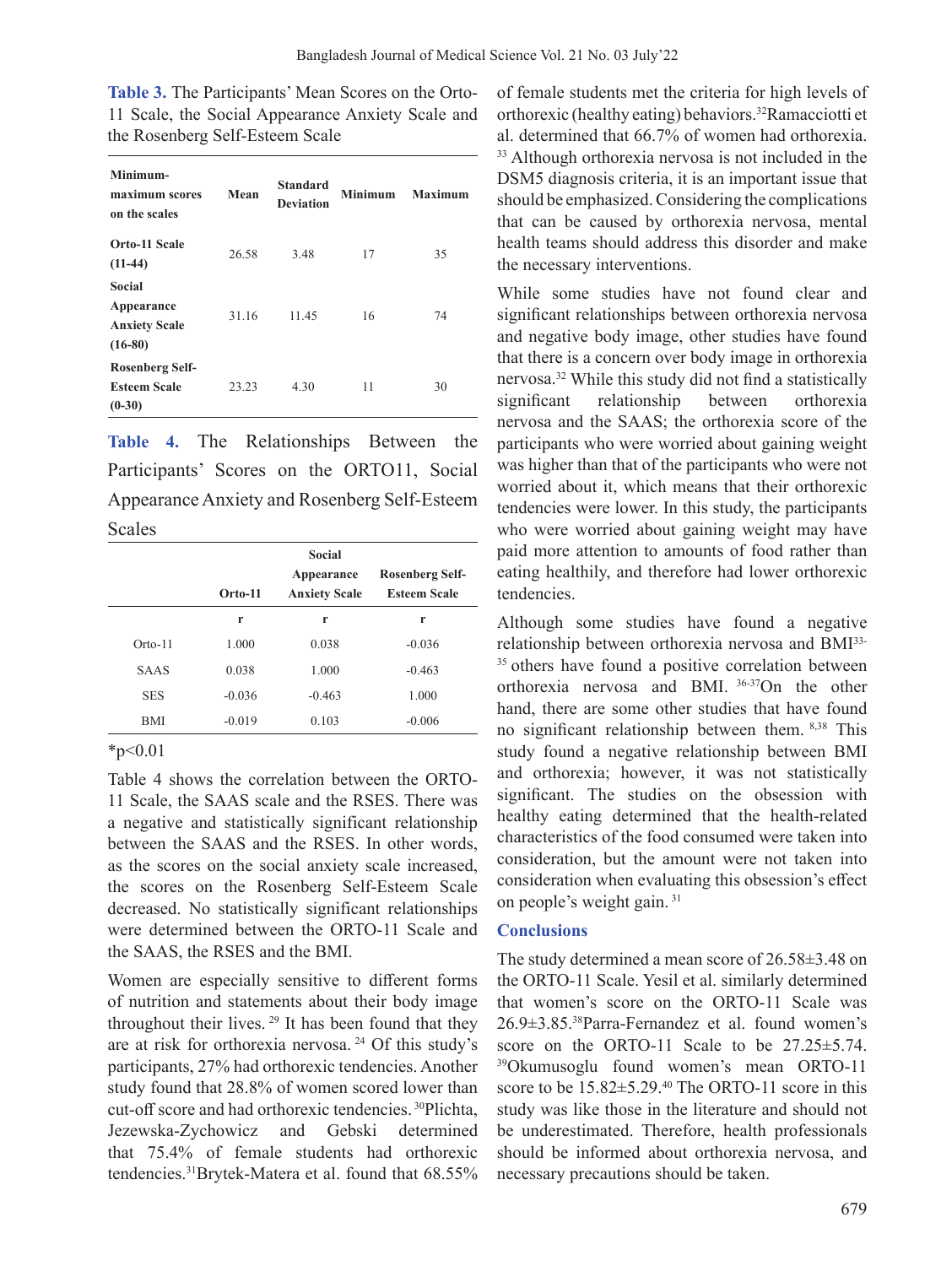The causality of relationships was not evaluated because this is a descriptive cross-sectional study. Among its limitations is the fact that it was carried out in a single district using self-reporting.

**Source of funding:** The authors received no financial support for the research, authorship, and/or publication of this article.

**Conflict of interest:** The authors declared no potential conflicts of interest with respect to the research, authorship, and/or publication of this article.

**Ethical clarity:** The study was carried out appropriate by the Declaration of Helsinki in 1995 (as revisedin Edinburgh 2000). This research was accepted by the Trakya University Faculty of Medicine Ethics Committee (TÜTF-BAEK 2019/72).

# C**ontribution of Authors:**

Data gathering and idea owner of this study: Duran S, Can Öz, Y

Study design: Duran, S

Data gathering: Duran, S

Writing and submitting manuscript: Duran S, Can Öz, Y

Editing and approval of final draft: Duran S, Can Öz, Y

# **Acknowledgements**

We would like to thank all the participants.

### **References**

- 1. Brytek-Matera A, Gramaglia C, Gambaro E, Delicato, C, Zeppegno P. The psychopathology of body image in orthorexia nervosa. *Journal of Psychopathology.* 2018; **24**:133-140.
- 2. Håman L, Barker-Ruchti N, Patriksson G, Lindgren E. Orthorexia nervosa: An integrative literature review of a lifestyle syndrome. *Int J Qual Stud Health Well-being*. 2015;**10:**26799. doi: 10.3402/qhw.v10.26799.
- 3. Çulhacık GD, Durat G. Correlation of orthorexic tendencies with eating attitude and obsessive-compulsive symptoms. *JHS.* 2017;**14**:3571-3579. doi:10.14687/jhs. v14i4.4729.
- 4. Arhire LI. Orthorexia nervosa: the unhealthy obsession for healthy food. *Rev Med ChirSoc Med Nat Iasi*. 2015;**119**:632-638.
- 5. Alvarenga MS, Martins MCT, Sato KSCJ, Vargas SVA, Philippi ST, Scagliusi FB. Orthorexia nervosa behavior in a sample of Brazilian dietitians assessed by the Portuguese version of ORTO-15. *Eat Weight Disord.* 2012;**17**:e29-e35. PMID: 22751269
- 6. Eriksson L, Baigi A, Marklund B, Lindgren EC. Social physique anxiety and sociocultural attitudes toward appearance impact on orthorexia test in fitness participants. *Scand J Med Sci Sports.* 2008;**18:**389–394. doi: 10.1111/j.1600-0838.2007.00723.x.
- 7. Dalmaz M, Yurtdaş GT. The relationship between having a child and orthorexia nervosa among women. *International Peer-Reviewed Journal of Nutritional Research.* 2018;**12**:43-62. doi: 10.17362/ DBHAD.2018.1.4
- 8. Agopyan A, Kenger EB, Kermen S, Ulker MT, Uzsoy

MA, Yetgin MK. The relationship between orthorexia nervosa and body composition in female students of the nutrition and dietetics department. *Eat Weight Disord.*2019;**24**:257–266. https://doi.org/10.1007/ s40519-018-0565-3.

- 9. Çiçekoğlu P, Tunçay GY. "A comparison of eating attitudes between vegans/vegetarians and nonvegans/ nonvegetarians in terms of orthorexia nervosa." *Arch PsychiatrNurs. 2018;***32:**200-205.
- 10. Barnes MA, Caltabiano ML. The interrelation ship between orthorexia nervosa, perfectionism, body image andattachment style. *Eat Weight Disord.* 2017;**22**:177–184. doi: 10.1007/s40519- 016-0280-x
- 11. Rodgers RF, O'Flynn JL, Bourdeau A, Zimmermen EA. Biopsychosocial model of body image, disordered eating, and breastfeeding among postpartum women. Appetite. 2018;**126**:163-168. doi: 10.1016/j.appet.2018.04.007.
- 12. Thompson AM, Chad KE. The relationship of social physique anxiety to risk for developing an eating disorder in young females. *J Adolesc Health.* 2002;**31**:183-189.
- 13. Levinson CA, Rodebaugh TL, White EK, Menatti A, Weeks JW, Iacovino JM, Warren CS. Social appearance anxiety, perfectionism, and fear of negative evaluation: Distinct or shared risk factors for social anxiety and eating disorders? Appetite 2013;**67**:125–133. doi:10.1016/j. appet.2013.04.002.
- 14. Dönmez ŞN. Examination of the relationship between social appearance anxiety and sexual satisfaction in married couples. Master thesis, Üsküdar University, Institute of Social Sciences, Department of Clinical Psychology, İstanbul, 2018.
- 15. Tremelling K, Sandon L, Vega GL, McAdams CJ.